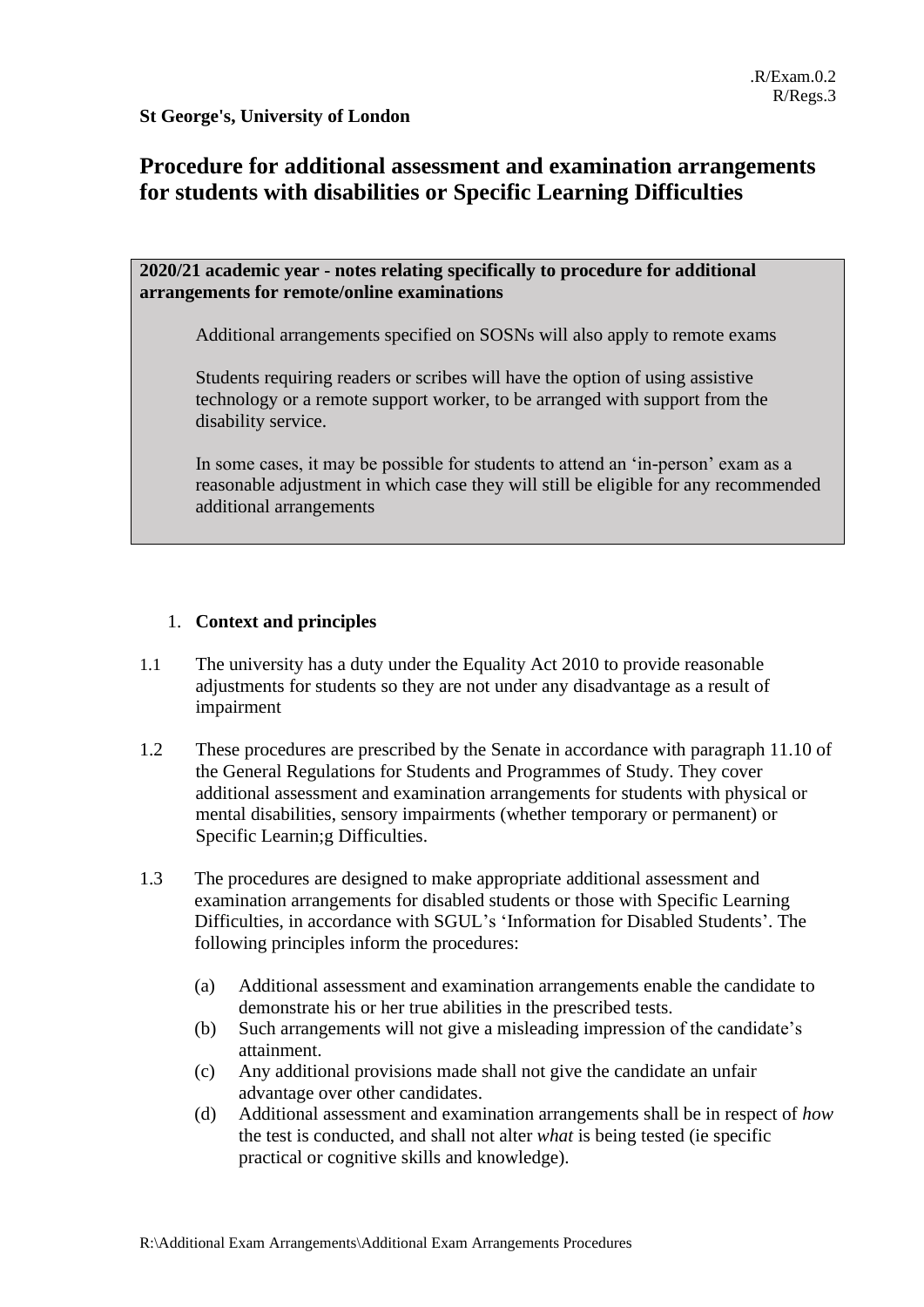(e) In a registrable qualification, standards required for fitness to practice shall be adhered to.

## 2. **Procedure for disclosure of disability**

2.1 Students can disclose a disability or Specific Learning Difficulty at any point during their studies. Ideally, prospective students with a permanent disability or Specific Learning Difficulty should declare this at the time of application to SGUL. This will allow consideration to be given to (a) whether SGUL can meet the applicant's needs to undertake and complete the course (taking into account SGUL's obligations under relevant legislation) and (b) whether, in the case of professional registrable qualifications, the applicant meets the requirements for 'fitness to practice' in those professions. The procedure for this is set out in ['Admission policy and procedure'](http://www.sgul.ac.uk/studying-at-st-georges/student-support/student-with-disabilities/admission-policy-and-procedure) under 'Students with Disabilities' on the SGUL website.

On acceptance to a programme, an applicant who has declared a disability or Specific Learning Difficulty contacted by the Disability Adviser to discuss additional assessment and examination arrangements and any other reasonable adjustments which may be required during the course of their studies.

- 2.2 Existing students who declare a disability or Specific Learning Difficulty during the course of their studies are required to contact the disability advisor with the appropriate supporting evidence (see below) in order for any reasonable adjustments to be made.
- 2.3 Any student with a disability or Specific Learning Difficulty who wishes to have additional examination arrangements should submit relevant supporting evidence to the Disability Adviser (see below) at least *six weeks* before the student's first examination, except in the case of accidental injury or acute illness near to the time of an examination, when the application should be submitted as soon as possible after the event. It may not be possible to implement additional arrangements where applications are submitted late.
- 2.4 The student must ensure the Disability Adviser is provided with appropriate supporting documentation (see 2.5 - 2.8 below) upon disclosure. The student should allow sufficient time to obtain this in order to comply with the deadline.
- 2.5 In the case of Specific Learning Difficulty (ie: dyslexia, dyspraxia, ADD, ADHD.), the student must provide one of the following documents - a full diagnostic assessment report from a qualified educational psychologist or specialist teacher covering the information specified in Appendix A. - where a diagnostic report is not available, a 'Form 8' access arrangements document dated within 24 months of enrolment and completed by a qualified person following JCQ [guidelines](https://www.jcq.org.uk/exams-office/access-arrangements-and-special-consideration/regulations-and-guidance/) on appropriate testing is acceptable. This type of evidence will potentially qualify students for exam arrangements only.
- 2.6 If the full diagnostic report is lacking the information specified in Appendix A, a new psychological or specialist teacher's report should be obtained, or alternatively, a review assessment completed by an appropriately qualified practitioner. The accepted report, along with any subsequent needs assessment report, will form the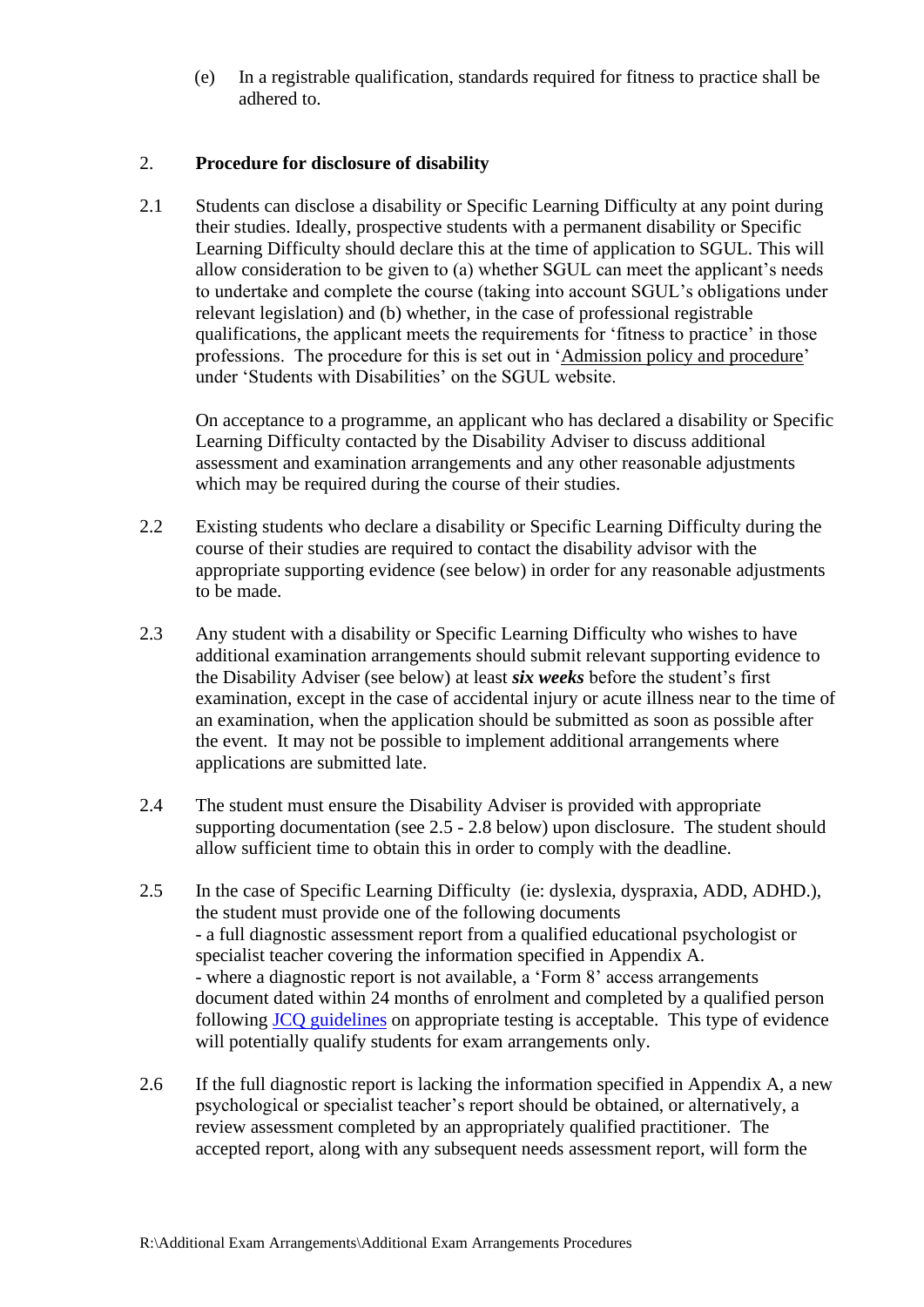basis of a student's support needs during the course of his or her studies, as agreed between the student and Disability Adviser.

- 2.6a Where a Form 8 only has been submitted, this will qualify the student for the arrangements evidenced on the form. A maximum of 25% additional writing time is permitted in the absence of a full diagnostic assessment.
- 2.7 Where a diagnostic assessment is required, this can usually be arranged by the university disability adviser and will be means tested. Details of this are available in the process for arranging SpLD assessments. Students should seek advice as early as possible and be aware that there may be a waiting list for these assessments. If a student does not wish to wait they are free to arrange for an assessment privately. However, the university will not cover the cost of a privately arranged assessment.
- 2.8 In the case of any other impairment or health condition which results in disability, the student must provide appropriately dated original copies of certification from a registered healthcare practitioner attesting to the nature and impact of the disability, or long term illness. Where a needs assessment report is not available, this certification should also specifically state how the injury or disability will adversely affect the student's ability to perform in an examination.

#### 3. **Procedure for determination of additional examination arrangements**

- 3.1 After receipt of the relevant supporting evidence the Disability Adviser will create a 'Summary of Support Needs' for the student which will detail recommended reasonable adjustments including additional examination arrangements. The Summary of Support Needs will be shared with relevant members of staff once the student has provided consent.
- 3.2 In the case of temporary injury or illness resulting in a need for additional exam arrangements the student must provide appropriately dated original copies of certification from a registered healthcare practitioner attesting to the nature and severity of the injury or illness. This certification should also specifically state how the injury or illness will adversely affect the student's ability to perform in an examination. This should be submitted directly to the examinations officer who will make any arrangements as deemed necessary.
- 3.3 It should be noted that requests for additional arrangements received within 6 weeks of an examination date cannot be guaranteed and it is strongly advised that students submit requests at the start of the academic year if possible.

# 4. **Principles and guidelines for additional arrangements**

- 4.1 The principles stated in paragraph 1.2 above shall guide the Disability Adviser and the Dyslexia Support Tutor in making decisions about additional examination arrangements.
- 4.2 In practice, these principles mean that: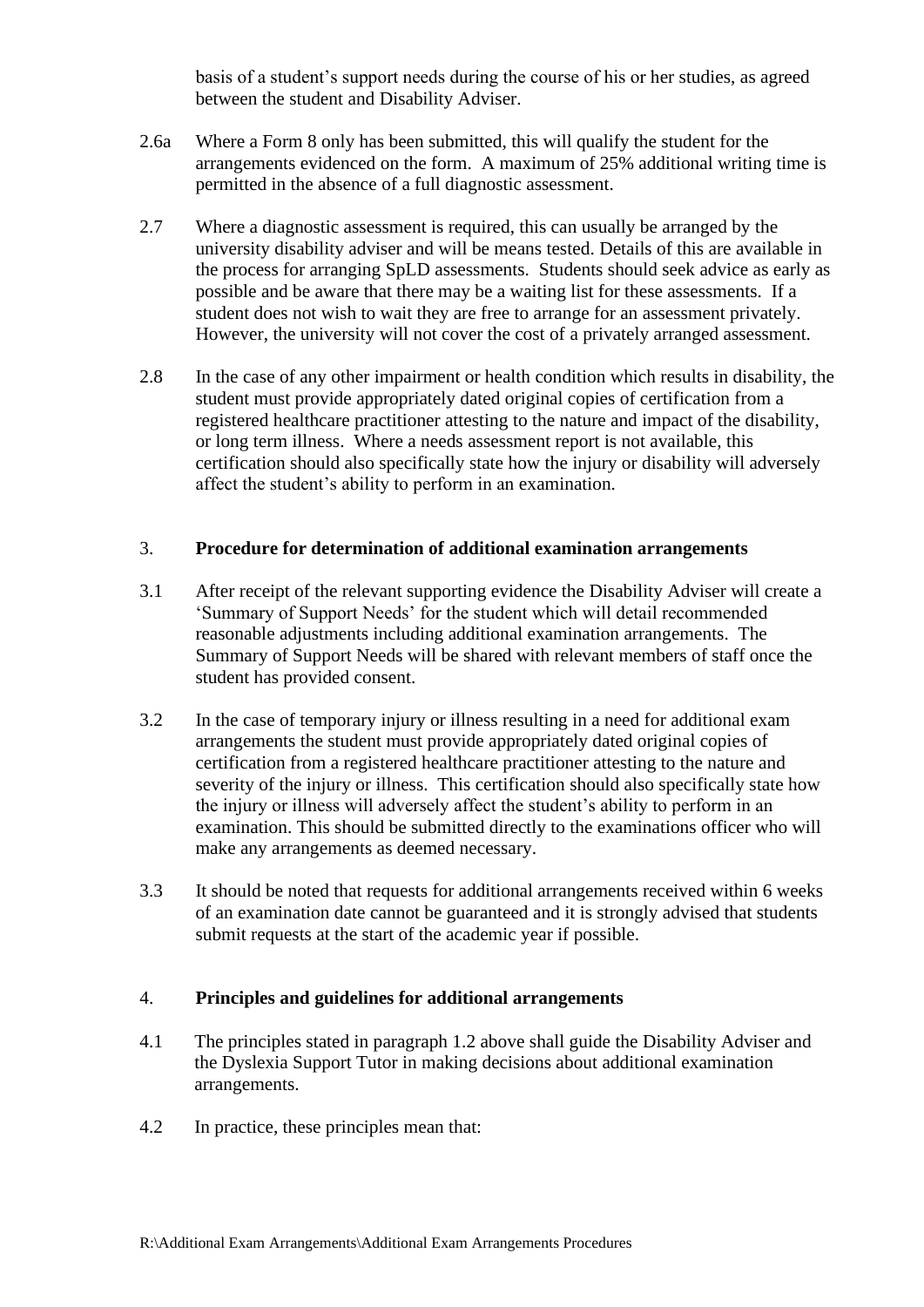- (i) The original type of assessment prescribed (eg essays, SBAs, OSCEs, SAQs) shall be undertaken by the candidate, albeit with additional arrangements. This may be replaced by an alternative assessment as a reasonable adjustment which tests for the same competencies and which meets the same academic standards, as determined by the relevant course director.
- (ii) Additional time is not normally allowed in tests where a direct observation of a candidate's professional abilities under realistic time constraints is being made (eg, OSCEs, clinical cases), unless timing is not one of the competencies being assessed. The test is designed to replicate everyday clinical practice including managing a realistic workload, so rest breaks are not usually permitted. Where appropriate, however (e.g. restricted mobility), rest periods may be built prospectively in to a practical examination schedule, or other practical assistance provided.
- (iii) Where additional time for examinations is identified in the student's medical/diagnostic evidence, additional reading time for OSCE stations will be offered.
- (iv) Additional examination arrangements will be made based on the recommendations of the accepted supporting evidence where such recommendations are deemed to be reasonable and with the agreement of the disability advisor and at the discretion of the responsible examiner.
- 4.3 Additional writing time is usually awarded at 25% of the total exam time.
- 4.4 Students who are awarded rest breaks are permitted to take a maximum of 15 minutes in each hour of an exam. For example, in a three hour exam, a student may take up to 15mins rest break per hour, with a total of 45minutes permitted over the whole exam.

The student should indicate to the invigilator when they would like to take a break. The invigilator will stop the clock at this point. The student should cease writing and turn over any papers. They should then indicate when they will be starting the exam again at which point the clock will be restarted.

- 4.5 Separate room arrangements will be available for students where this is specifically recommended in the accepted evidence, subject to such facilities being available.
- 4.6 Extensions for in-course assessments for reasons relating to disability or Specific Learning Difficulty may be given in exceptional cases. Requests for extensions to deadlines are subject to academic discretion. Academics should consult with the Disability Adviser where appropriate. Students should consult their individual course guidelines for information about deadlines and processes when applying for an extension to in-course submission deadline.
- 4.7 Marking criteria is the same for all students. There is no special consideration given to students with a disability or Specific Learning Difficulty in terms of spelling and grammar. Students are encouraged to make full use of assistive technology and specialist academic skills support prior to the submission of written assignments or sitting examinations.
- 4.8 If a student is taken ill during an examination they should inform the invigilator immediately who will take the appropriate action. If possible, the student may be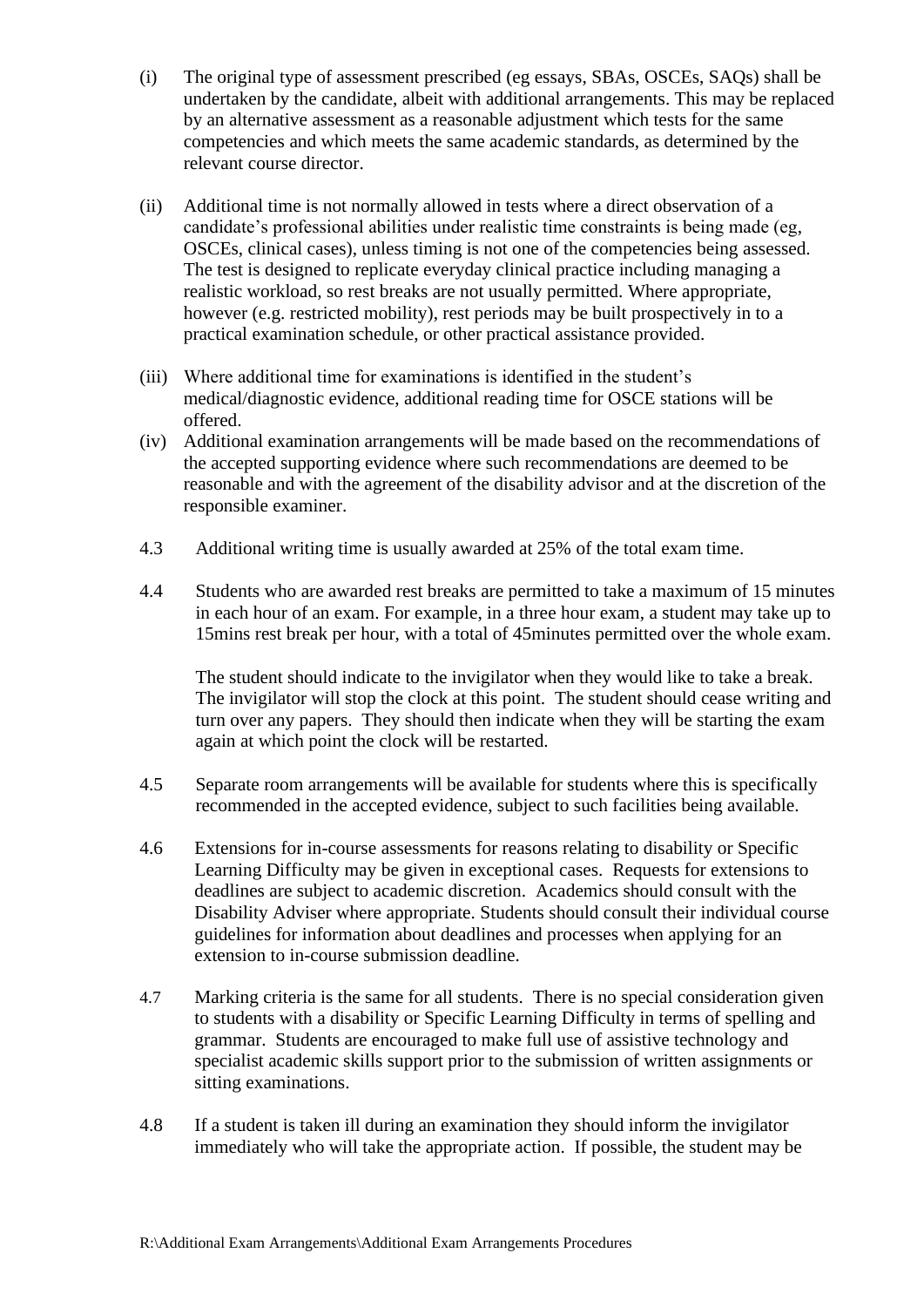given the opportunity to continue with the exam. Where this is not possible, the student will be informed of the relevant course of action.

# 5. **Notification of additional arrangements and record-keeping**

- 5.1 The Disability Adviser or his/her nominee will provide the student with a copy of their Summary of Support Needs which will include any recommended additional examination arrangements and keep a copy on file. Additionally a separate record of all additional examination arrangements shall be kept on file.
- 5.2 A request for additional examination arrangements on the basis of a permanent disability, including Specific Learning Difficulty, shall be approved for the duration of the student's studies at SGUL. In the case of fluctuating conditions (to be determined by the Disability Adviser), such provision shall be approved case by case and subject to annual review. In the case of temporary injury or illness, additional examination arrangements will apply for one examination only or for so long as stipulated in the medical evidence.

5.3 Prior to each examination students with additional arrangements will receive email instructions from the examination team detailing the type of arrangements made, including specifying timing of the exam, if appropriate and the venue to attend.

# 6. **Complaints**

- 6.1 Students should consult the university [Concerns and Complaints Procedure](https://portal.sgul.ac.uk/org/lis/reg/student-centre/student-affairs-and-compliance-pages/student-concerns-and-complaints-procedure) in any of the following circumstances:
- i) They are dissatisfied with the recommendations for additional arrangements made by the Disability Adviser which are stated in the Summary of Support Needs.
- ii) They are dissatisfied with the way in which the recommendations in the Summary of Support Needs have been carried out.

Last reviewed: 16/11/20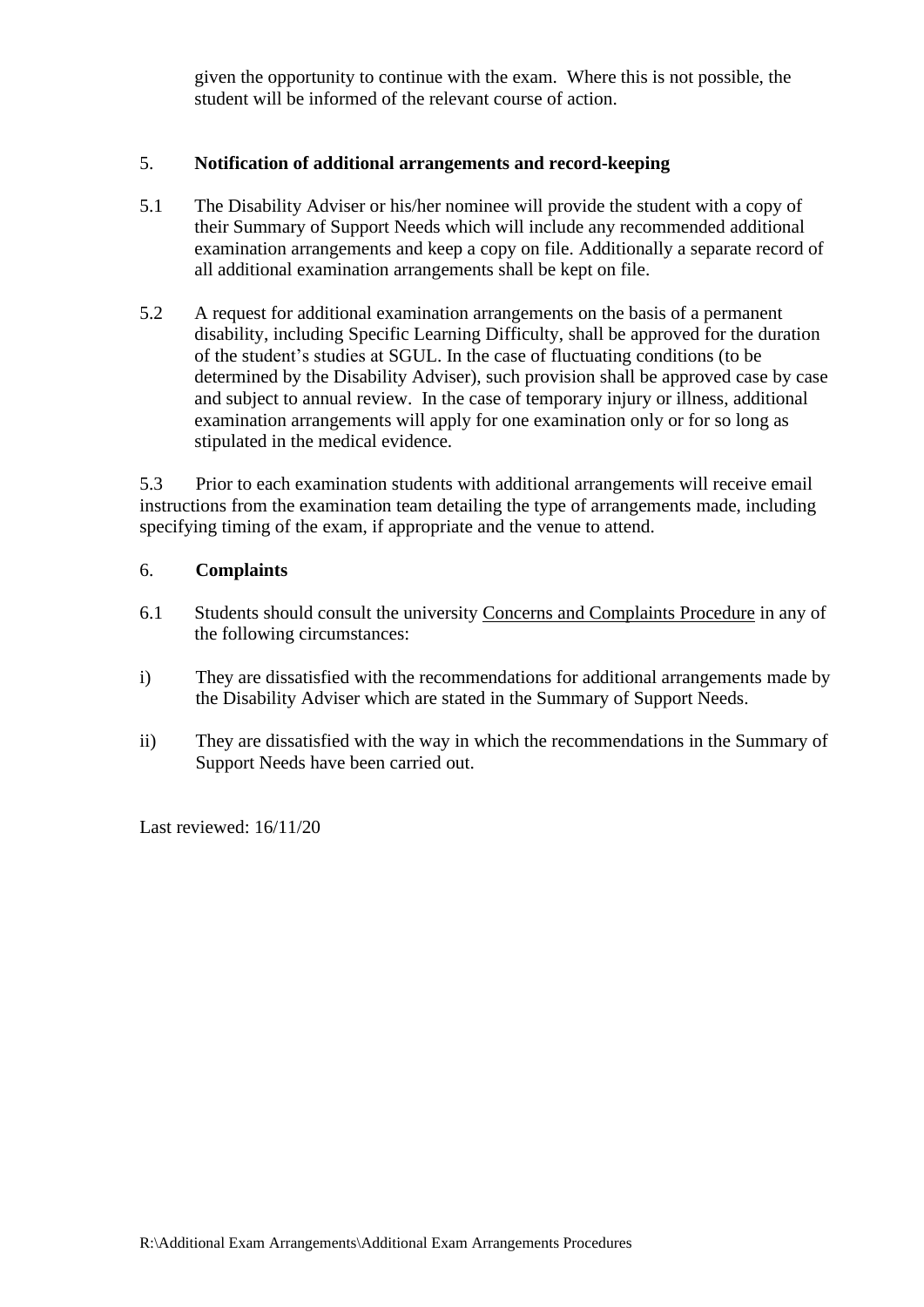#### **Appendix A – requirements for a full diagnostic assessment report for learning difficulty**

For the purposes of paragraph 2.6 of the Procedure, a full psychological assessment report should be provided from a qualified educational psychologist, or specialist teacher/assessor to include the following information:

#### *1. Cognitive assessments*

- Details of assessments, including methods used and the dates of the assessments.
- To include a test of general intellectual ability.
- Statement of the test results, and interpretation of these in terms of their implications for the candidate's examinations.

#### *2. Literacy attainments*

- Outline of candidate's history of literacy difficulties, including results of any recent tests of:
- Reading accuracy and speed
- Spelling
- Writing speed and legibility
- Names, dates and 'test ceilings' of standardised tests used
- Interpretation of the results in terms of their implications for the candidate's examinations.

#### *3. Other information*

- (a) Statement as to whether the candidate has Specific Learning Difficulties.
- (b) If the candidate has Specific Learning Difficulties, details of these and why these are severe enough to warrant additional examination arrangements.
- (c) Whether, in the judgement of the author, there is a significant discrepancy between the reading/writing ability and the reasoning ability of the candidate.
- (d) Any other information to be taken into account, such as normal methods of working, additional arrangements that have been allowed in other examinations, other difficulties such as perceptual, attention or co-ordination disorders, and any other relevant emotional factors.
- (e) Any additional arrangements which in the judgement of the author will allow the candidate to compensate for his or her difficulty while at the same time not giving the candidate an unfair advantage over other candidates.
- (f) Any additional psychological information to be attached.

#### *4. Information about the author*

- Name and address
- State whether:
	- A Chartered Educational Psychologist
	- Holds a current practicing certificate issued by the Health and Care Professions Council (HCPC)
	- Employed as an Educational Psychologist by a Local Education Authority
	- Other (please specify)

Reports should be forwarded to the Disability Adviser marked 'Strictly Confidential'. They shall be used only for the purposes of assisting a student in the provision of reasonable adjustments including additional examination arrangements. Such reports shall be retained by the Disability Adviser, and shared with others only as stipulated by the student in his or her Disability Support Service Confidentiality Form.